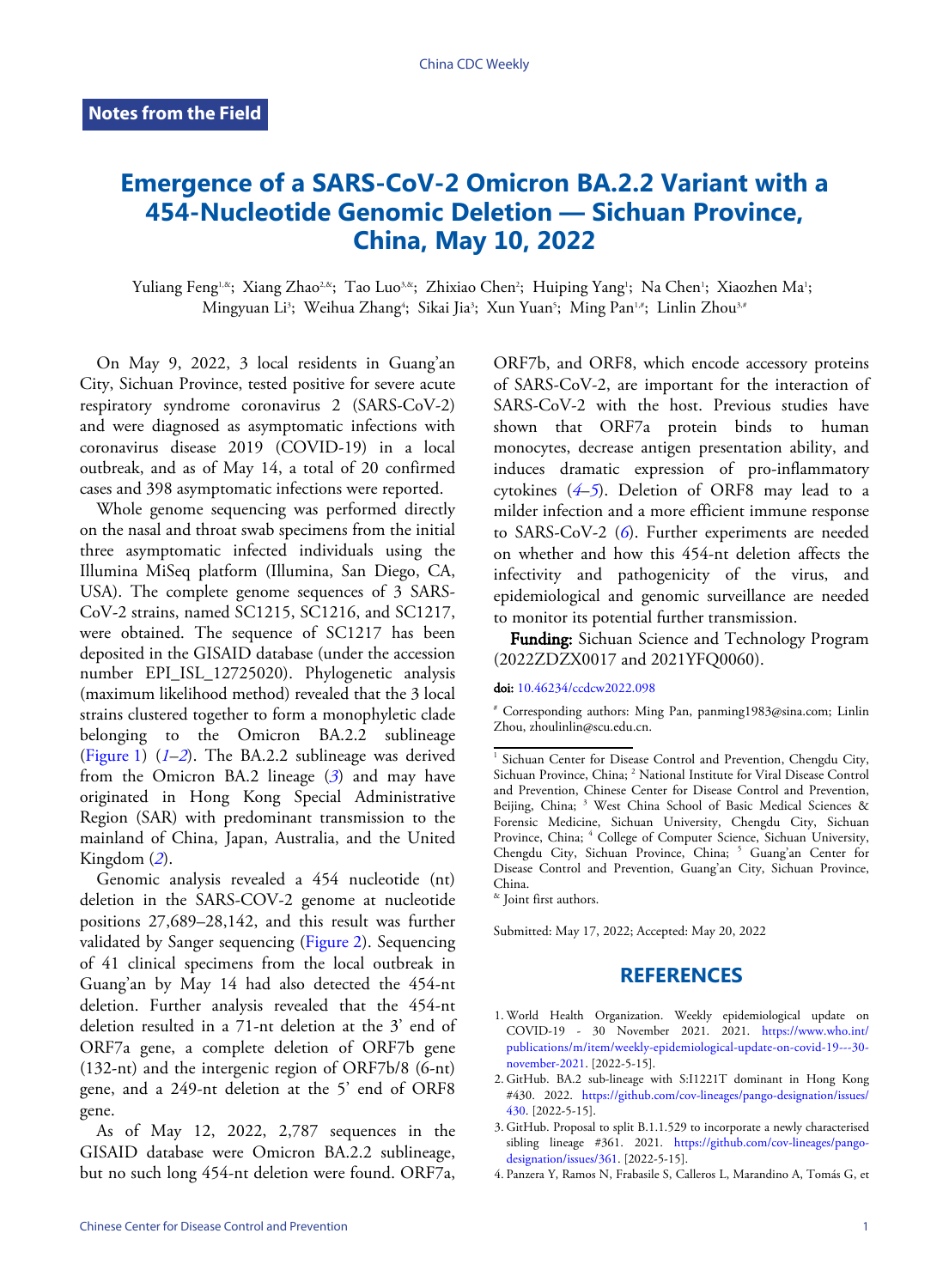## China CDC Weekly

<span id="page-1-0"></span>

FIGURE 1. The maximum likelihood phylogeny based on the full-length genome sequences of SARS-CoV-2. Note: The Sichuan 454-nt deletion variants are highlighted in red. The Wuhan reference strain is shaded in gray. Abbreviations: VOC=variant of concern; SARS-CoV-2=severe acute respiratory syndrome coronavirus 2.